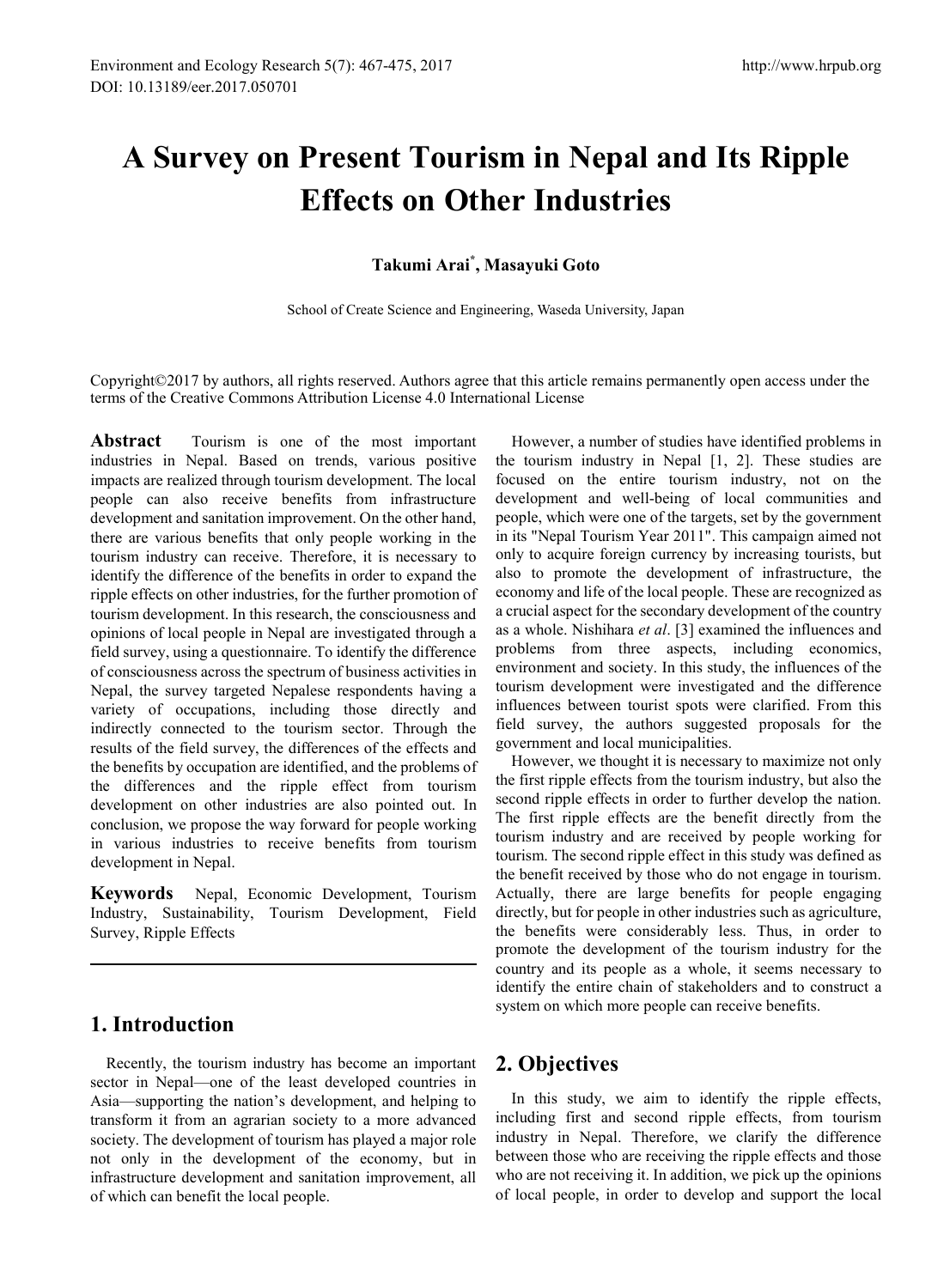economy and environment through investigating people's awareness for the potential of the tourism industry. To achieve this goal, we designed a field survey containing both closed survey statements and open-ended questions to identify the ripple effects from the awareness of local residents. In order to know about the current situation, we introduce the framework of the three aspects of economy, society and environment, and their influences of tourism development. Hart [4] described that the quality of life should be measured by these three sectors in order to develop a sustainable community. Nishihara *et al*. [3] introduced this framework to investigate sustainable tourism development. Because this framework is useful to design an effective field survey, we also used the three sections to list survey statements. To identify the difference of consciousness between different occupations, the survey was targeted at Nepalese respondents working in various occupations, such as the tourism industry and farming. In this research, these respondents were stratified into three categories in terms of industries: the people working in tourism for international tourists, the people working in tourism for domestic tourists, and the people working in other industries, in particular, farming.

In addition, it is indicated that tourism branding is effective as a measure for people from other industries to benefit from the tourism industry [5]. We also included survey statements about the knowledge and consciousness necessary for branding. The actual situation of the Nepalese tourism industry was clarified by the statistical analysis by the field survey responses. Finally, we proposed the way for people working in various industries to receive the benefits from tourism development in the future.

# **3. Literature Review**

This study, we aim to identify the ripple effects, including first and second ripple effects, from tourism industry in Nepal. The novelty of this research is to examine the difference between the first ripple effects and the second ripple effects to people engaged in tourism and other industries in Nepal. Many researches related to the tourism industry in Nepal have been conducted. For example, the studies by analyzing opinions of local residents about the tourism industry in various areas in Nepal are reported. Here, we overview the related works which investigated the tourism industry in Nepal from the global viewpoint and the influences of tourism to Nepalese residents.

Regarding the researches on tourism in Nepal, for example, D. N. Sutihar *et al.* [6] focused on the problem of predicting the number of tourists to Nepal. They estimated a formula to predict the number of tourists in next year using databases such as the numbers of tourists and the growth rates in the past. In [7], K. R. Dhakal analyzed tourists' purposes, length of stay and visited places in Nepal. By summarizing the data related to tourism in Nepal which a large number of public institutions such as the Nepalese government and the

ministry of culture provided, the general overview of such as tourists' visiting periods and their purposes was clarified. Based on the opinion of tourists, K. R. Dhakal concluded that the friendly policy of the local residents and the joint effort of the Nepalese government are important. These are studies on the way of development of the tourism industry which were discussed from the viewpoint of tourists. In [8], J. Poudel focused on the influences on the traditional culture and lifestyle of local residents by the tourism industry in tourist spots near national parks. The interview survey in [8] found that traditional culture was lost and the values of residents were modernized. This phenomenon also occurs in similarly characterized areas, and then they concluded that cultural assimilation is occurring. There are also many studies on the massive earthquakes that occurred in 2015. For example, H. L. Ghimire [9] focused on a sightseeing spot and researched how they can recall tourists to Nepal. It was concluded that it is important to initially invite people from neighboring countries such as India and China to fully appeal the tourism features of each village. Also, in [10], R. R. Kunwar *et al.* focused on the influence on heritage such as a temple which is a major tourism resource of Nepal. They concluded that there is enormous damage on traditional heritages, so it is necessary to promote the living heritage of the city as tourism resources.

In addition, one study by Apollo [11] focuses on the environmental and economic impacts of tourism industry to local residents, in sightseeing spots near Himalaya. Based on the results of the interview survey, this paper clarified essential issues, for example, to enhance the quality of natural tourism resources, to keep traditional culture away, and so on. This research contributed to clarify the effective guidelines, especially environmental aspect for local administration from the opinion of the residents. On the other hand, Anup *et al*. [12] focused the participation attitudes of local residents to the tourism industry in a trekking sightseeing spot. As a result, it was revealed that a difference in participation awareness to tourism is depending on material status, household size, and educational level. They concluded that the educational program to tourism industry is effective for gender empowerment of women on tourism development. As above discussion, there are many studies focusing on residents' consciousness for tourism industry in Nepal. However, there are no studies that clarified the secondary ripple effect from the tourism industry.

In addition, there are many researches that conducted field surveys around the world to clarify the influence of tourism on residents. For example, a method for systematically grasping the ripple effect based on mapping [13] was proposed by aggregating free-writing questionnaires. A survey to measure the influence of the tourism industry of local residents and to discuss the new findings is also reported [14]. In [15], the authors proposed a method to systematically capture the consumers' perceived value in tourist spots by analyzing numerical values through a questionnaire survey.

As described above, the research on the influence of the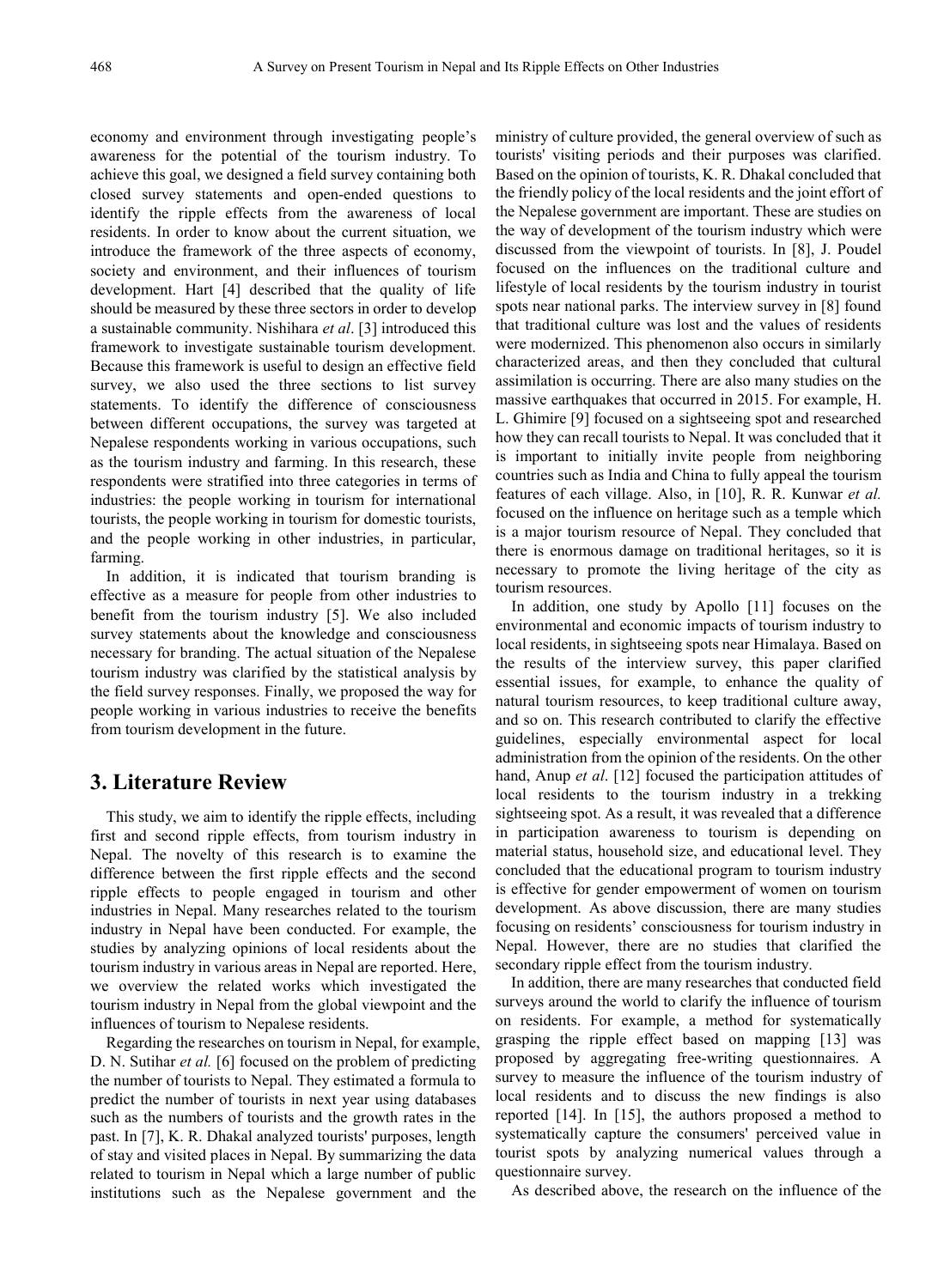tourism industry on local residents in each area were conducted. However, these studies mainly focused on the overall overview and the difference between the first and second ripple effects targeted in this research has not been studied.

### **4. Method of the Field Survey**

In order to identify the ripple effects of tourism development, we developed an interview questionnaire to investigate the current situation, as well as people's consciousness concerning the tourism industry in Nepal. By using the interview questionnaire, we conducted a field survey with a team of 35 people, consisting of Nepalese and Japanese university students. Nepalese students carried out the interviews in Nepalese, translating the responses to English. The research was conducted in sightseeing spots and rural villages near the capital city of Kathmandu from March 2 to 8, 2015. Through the method of random sampling, we interviewed a total of 226 people.

The questionnaire we developed was composed of six sections:

**Section 1**: Basic information: such as sex, age, place, job, profession, caste or ethnic background, duration of residence

**Section 2**: Questions about life change in and the effect from tourism

In order to develop the questions in Section 2, we made positive and negative effects from three important aspects: economy, society, and environment (Table1). We investigated the changes in local people's lives regarding these three aspects.

**Section 3**: Questions about the knowledge received from tourism development

The purpose of this section was to determine whether local people have appropriate knowledge to receive the ripple effects. It is important to aim at local product branding as a way to receive more ripple effects from tourism development. Section 3 was composed of eight questions.

**Q1**: Your hometown has special local products for tourists.

**Q2**: Your hometown has sightseeing spots or culture appealing to tourists.

**Q3**: You know which countries or areas the tourists in your area come from.

**Q4**: You know what attracts most tourists to your area.

**Q5**: You know what kinds of food grown in your area are mostly preferred by the tourists.

**Q6**: You know about the quality of food grown in your area.

**Q7**: You know the phrase "local product branding" well.

**Q8**: It is important to make "local products branding" for tourism development.

**Section 4**: Questions about the ripple effect of tourism local people receive

We asked what kind of benefit and damage local people get from tourism development.

**Section 5**: Questions about what people think about the ripple effect from tourism

**Section 6**: Questions about the requirements needed to benefit from tourism development

**Section 7:** Ouestions about whether tourism development is welcomed or not.

This questionnaire included both the five-point Likert scale method and open-ended questions. In Section 2, 3 and 7, the five-point Likert scale was used. Table 2 shows the degrees of SD method used in this research. In Section 4 and 5, the open-end questions were used to investigate the opinions of locals directly.

|                          | Positive influences                                                                                                                                                                                                           | Negative influences                                                                                                                                                                                                      |
|--------------------------|-------------------------------------------------------------------------------------------------------------------------------------------------------------------------------------------------------------------------------|--------------------------------------------------------------------------------------------------------------------------------------------------------------------------------------------------------------------------|
| Economic viewpoint       | 1. Your family income has increased.<br>2. The infrastructure has developed.<br>3. The supply of electricity, water and gas have<br>been developed.<br>4. Other industries have been developed.<br>5. Products have increased | 5. Prices have increased                                                                                                                                                                                                 |
| Social viewpoint         | 6. Cultural exchanges has increased<br>7. Sanitation has been improved<br>8. The Quality of life has improved                                                                                                                 | 9. Population increase and congestion have been improved.<br>10. Traditional culture has started to disappear                                                                                                            |
| Environment<br>viewpoint | Your knowledge and<br>11.<br>awareness on<br>protecting the environment has been increased.                                                                                                                                   | 13. The forest sites have been decreased<br>14. The wild animals have decreased.<br>15. The water quality has deteriorated.<br>16. The landscape visibility, e.g. scenery, view of mountains, etc.,<br>has deteriorated. |

**Table 1.** Questionnaire contents in Section 2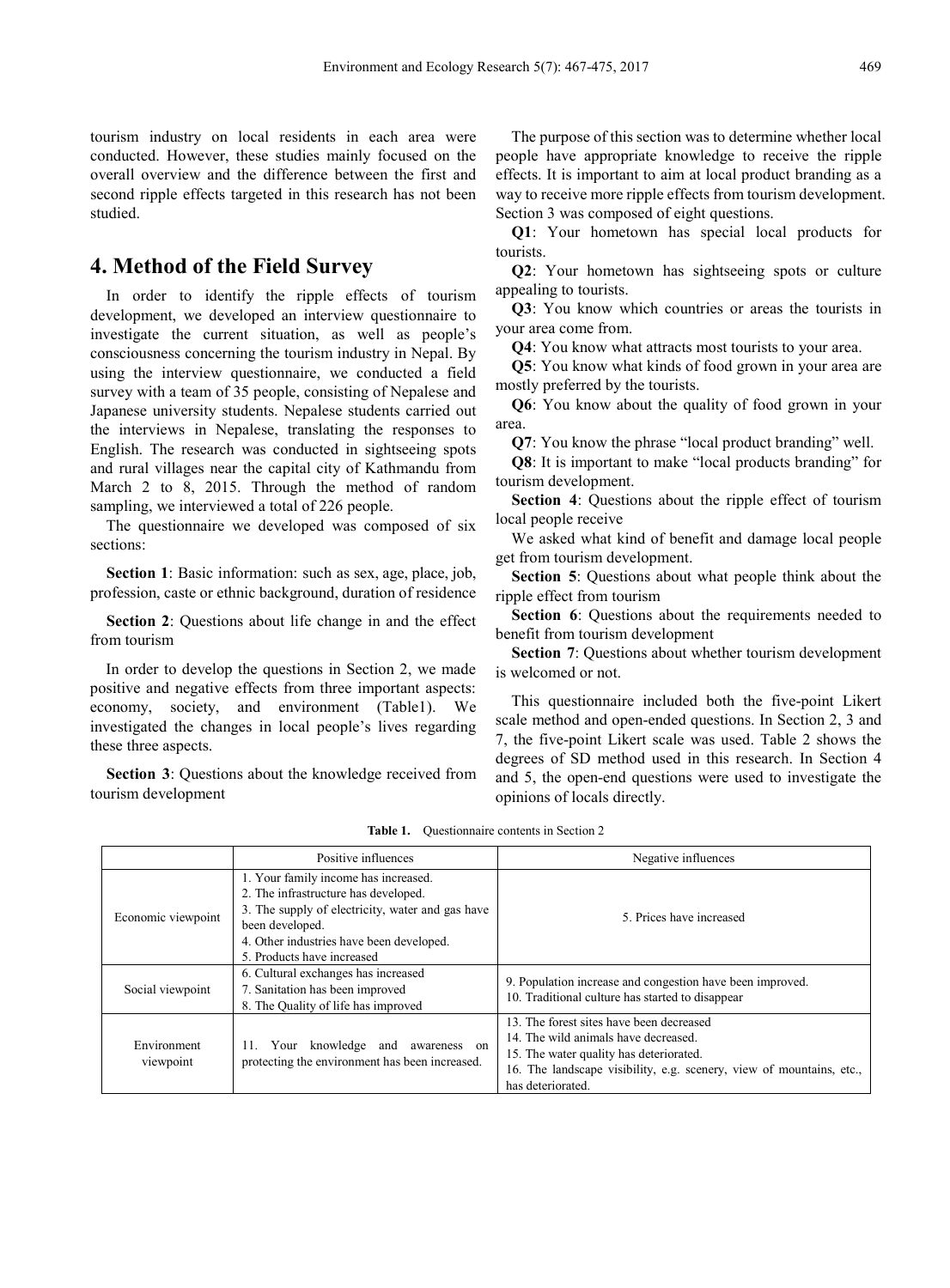|   | <b>Strongly Agree</b>    |
|---|--------------------------|
|   | Agree                    |
|   | Unsure                   |
| - | Disagree                 |
|   | <b>Strongly Disagree</b> |

**Table 2.** The statements in the SD method

# **5. Results and Discussion**

We targeted a total of 226 respondents both male and female in six areas, including shop keepers, restaurant employees, and others. The data were stratified into three categories in terms of industries. The first category represented the people working in tourism for international tourists, hotel staff, restaurant employees and shop keepers. The second category represented the people working in tourism for domestic tourists, including hotel staff, restaurant employees and shopkeepers. The last category represented people working in other industries, in particular, farmers, and staff of local restaurants, as well as shop keepers for local people. Figures 1 and 2 show the ratio of three categories in this filed survey and ratio by sex is shown in the circle graph.



**Figure 1.** The ratio of three categories of all respondents



**Figure 2.** The ratio of sex of all respondents



**Figure 3.** The average value section 2<about the change> by all answers

Figure 3 shows the average values of each question item in section 1 asking about the change using the five-point Likert scale. The average values except for Question 3 are above 0, that is, the trend of all people. Only this question indicates a negative value; therefore, the respondents do not feel that the infrastructure has been sufficiently development through tourism development. The following are results analyzed by stratification into three categories in terms of industries. Figure 4 shows the results analyzed by stratification into three categories in terms of industries.

As an overall trend, there are no significant differences in the average scores between categories. This suggests that the Nepalese people are feeling the impact of tourism development, regardless of their jobs. The people working for other industries are feeling the changes of their society similar to people working in tourism. In addition to the overall trend, we analyzed the differences of the ripple effects between categories. It was expected there would be many differences in the average values between tourism and other industries. It is pointed out in Question 3 and 6 which indicate the difference of the average between people working in tourism and in other industries. Based on Question 3, which asks about the sufficiency of the supply of electricity, water, and gas, the average value of international tourism is lowest because it is sufficient to live in the sightseeing spots for international tourists, but it isn't sufficient to carry on international tourism. Question 6 asking about the price increases of goods and products. The results indicate that the average of the domestic tourist business is the lowest; that is, the prices haven't increased in the tourist resorts targeting domestic tourists, because the infrastructure is not yet developed there.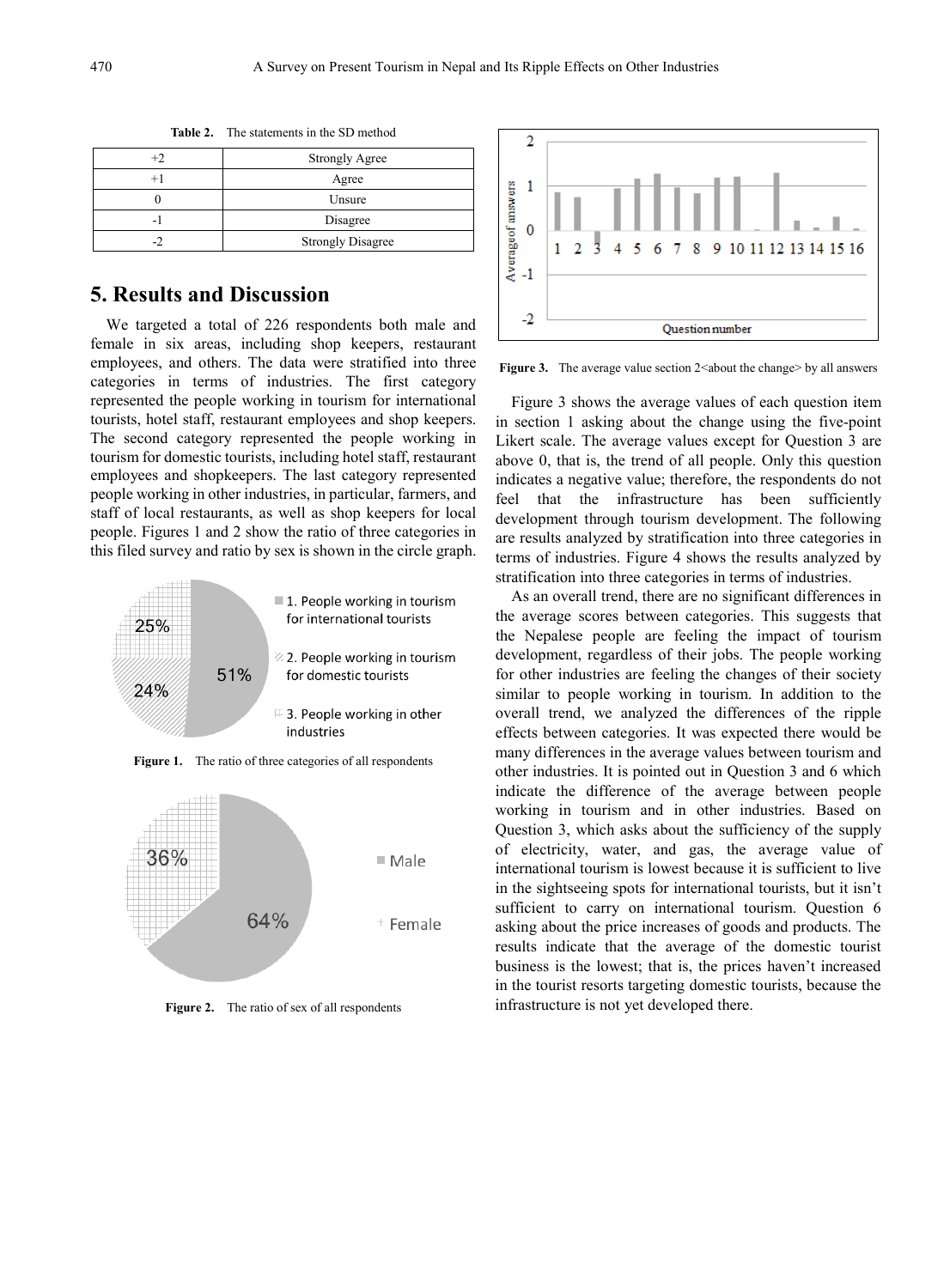

**Figure 4.** The average value section 2<about the change> when we stratified into three categories



**Figure 5.** The average value section 2<it is effect from tourism > by all answers



**Figure 6.** The average value section 2<it is effect from tourism > when we stratified into three categories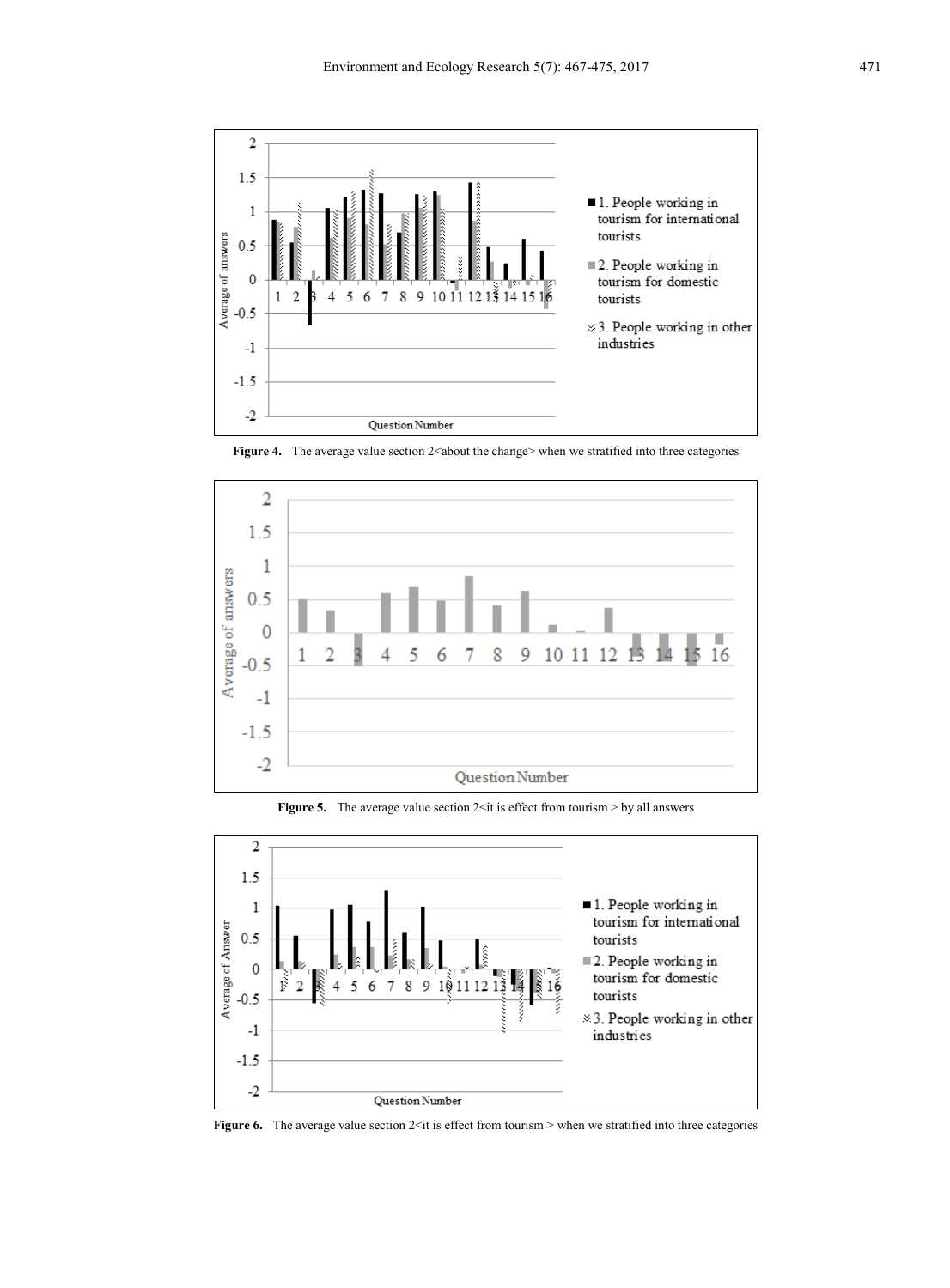Figures 5 and 6 show the results of the average value Section 2-change. The local residents feel that the influence of tourism development is the greatest, related to the economic and social viewpoints. It is thought that the local residents feel the development of infrastructure and economy as the first ripple effect of tourism development.

In the economic and social sectors, most values of international tourism are positive. Therefore, only people working for tourism targeting international tourists are feeling the ripple effects in the economic and social sectors. Regarding the people working for domestic tourism and other industries, they do not feel the ripple effect from tourism development.

Therefore, it is considered necessary to find a way to spread more ripple effects for many people working in various industries. Additionally, we asked whether local people have appropriate knowledge in order to receive the ripple effects. Figure 7 shows the results of the average value in Section 3 when it is stratified into three categories.

From Figure 7, two question items are found to have significant difference, Question 1 and 3. Question 1 is asking the degree of agreement for the statement: "Your hometown has special local products for tourists". The average value of domestic tourism is very low because it is thought domestic tourists come there for the purpose of seeing historical places and architecture from the result of Question statement 2: "Your home town has sightseeing spots of culture appealing to tourists". If many tourists are interested in special local products, the income of local people might increase. Question 3 is the question about whether the respondent knows mostly from which country the majority of tourists come from. The average value of workers in tourism for internationals is high and the others are low; therefore, the others seem not to understand that international tourists can be their future customers. In order to produce the products and services attractive to international tourists, they need to know about the preferences of international tourists. This can lead to more development of their hometown.

In order to directly draw opinions of local residents, Section 4 to 6 consisted of open-end questions. To analyze this section, the frequently appearing words and terms were targeted and counted.

Section 4 asked "What kind of benefit and damage do local people get from tourism development?" Again, the word frequency was calculated. Table 3 shows the most frequent words about "benefits from tourism development" based on each of the industries. Regardless of the industry, "increase", "income" and "economy" are frequently mentioned as benefits. It shows that many people feel the influence on the economy strongly. On the other hand, people working in the tourism industry for domestic tourists tended to respond "No / nothing", so it can be assumed that that they feel they do not receive enough benefits by the influence of tourism development. Asking "whether the changes near your hometown based on tourism development are felt?" in Section 2, most people working in the tourism industry for domestic tourists feel change, depending on the development of the tourism industry, but it seems that they have not benefited so much and could not explain clearly the benefits. Table 4 shows the most frequent words about "damage from tourism development" based on each of the industries. Regardless of people working in the various industries, "no/nothing" are the most frequently used words. Most Nepalese people do not feel the damage from tourism development. However, people working in the international tourism sector use the word "culture". It seems that westernization is progressing and Nepalese traditional culture is decreasing in the tourist spots for international tourists.

Section 5 asks, "What kind of ripple effects from tourism development do you feel?". The purpose of this question is to find what local people think about the ripple effects. Table 5 shows the most frequent words for Section 5. As the overall trend, the number of responses was small. In other words, we inferred that they couldn't answer the open-ended question, because local people may not be familiar with the ripple effects. There were many people who answered "education" in all three industries among the few opinions. In order to further enhance their lives, education and the importance of learning are identified as being crucial for them and their children.



**Figure 7.** The average value Section 3 when we stratified into three categories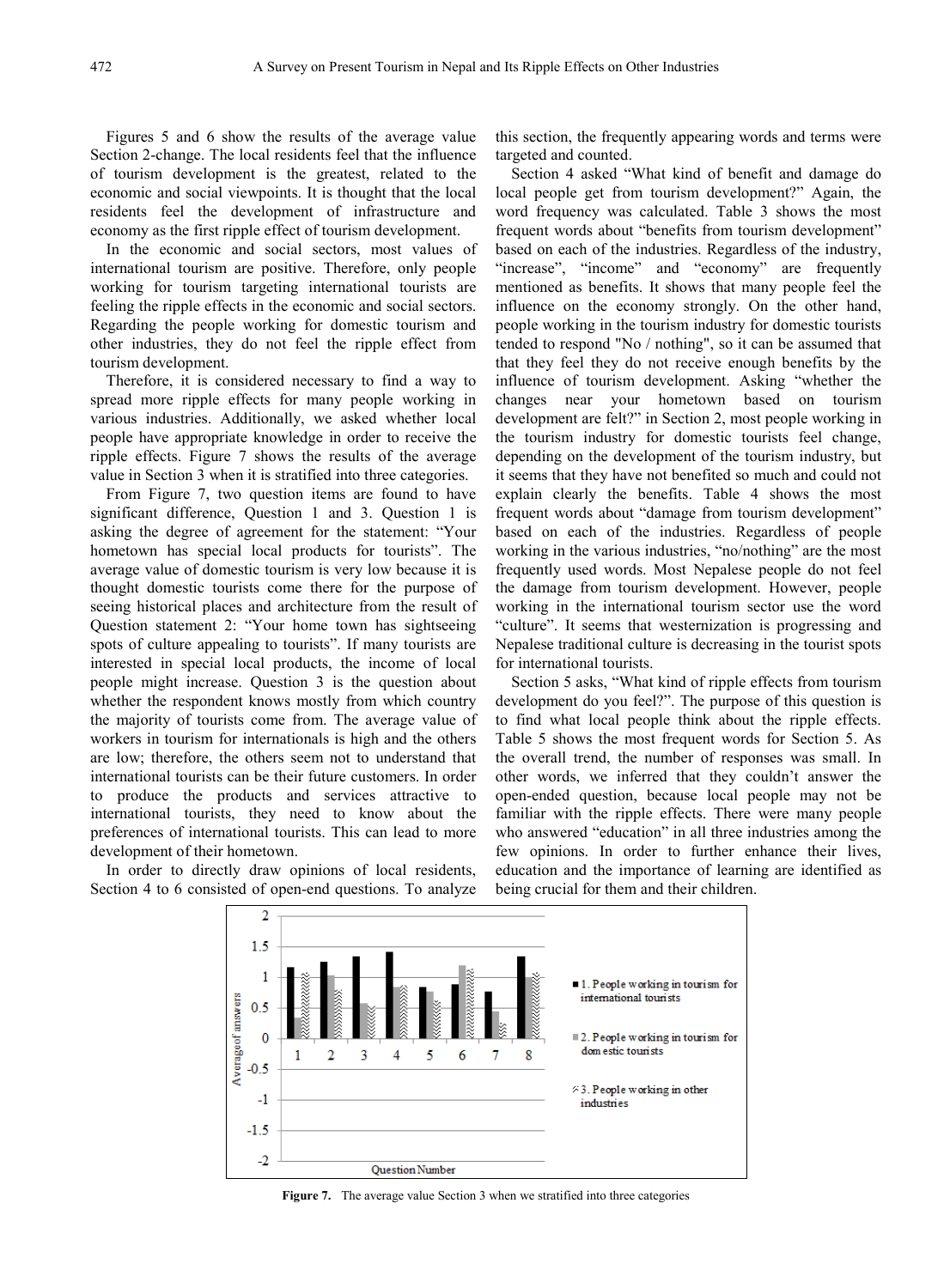| 1. People working in tourism<br>for international tourists |       | 2. People working in tourism<br>for domestic tourists |    | 3. People working<br>in other industry |       |
|------------------------------------------------------------|-------|-------------------------------------------------------|----|----------------------------------------|-------|
| terms                                                      | count | count<br>terms                                        |    | terms                                  | count |
| increase                                                   | 59    | no/nothing                                            | 19 | increase                               |       |
| income                                                     | 28    | mcome                                                 |    | economic/economy                       | 10    |
| business                                                   | 19    | increase                                              | 10 | income                                 |       |

**Table 3.** Three most frequent words by industry in Section 4-Benefit -

#### **Table 4.** Three most frequent words by industry in Section 4-Damage-

| 1. People working in tourism |       | 2. People working in tourism |    | 3. People working |       |
|------------------------------|-------|------------------------------|----|-------------------|-------|
| for international tourists   |       | for domestic tourists        |    | in other industry |       |
| terms                        | count | count<br>terms               |    | terms             | count |
| no/nothing                   | 59    | no/nothing                   | 28 | no/nothing        |       |
| culture                      | 22    | water                        |    | culture           |       |
| water                        |       | electricity                  |    | destroy           |       |

**Table 5.** Three most frequent words by industry in Section 5

| 1. People working in tourism<br>for international tourists |       | 2. People working in tourism<br>for domestic tourists |  | 3. People working<br>in other industry |       |
|------------------------------------------------------------|-------|-------------------------------------------------------|--|----------------------------------------|-------|
| terms                                                      | count | count<br>terms                                        |  | terms                                  | count |
| business                                                   |       | business                                              |  | culture                                |       |
| education                                                  |       | employment                                            |  | education                              |       |
| culture                                                    |       | hotel                                                 |  | hotel                                  |       |

**Table 6.** Three most frequent words by industry in Section 6

| 1. People working in tourism |       | 2. People working in tourism |  | 3. People working |       |
|------------------------------|-------|------------------------------|--|-------------------|-------|
| for international tourists   |       | for domestic tourists        |  | in other industry |       |
| terms                        | count | terms<br>count               |  | terms             | count |
| skill                        | 20    | language                     |  | water             | 16    |
| road                         | 14    | water                        |  | skill             |       |
| language                     | 14    | clean                        |  | road              |       |

**Table 7.** Terms and frequency about language/skill in Section 6

|                  | 1. People working in tourism<br>for international tourists | 2. People working in tourism for<br>domestic tourists | 3. People working<br>in other industry |
|------------------|------------------------------------------------------------|-------------------------------------------------------|----------------------------------------|
| foreigner        |                                                            |                                                       |                                        |
| Chinese/Japanese |                                                            |                                                       |                                        |
| write            |                                                            |                                                       |                                        |
| read             |                                                            |                                                       |                                        |

|  | Table 8. The average value Section 7 when we stratified into three categories |  |  |  |
|--|-------------------------------------------------------------------------------|--|--|--|
|--|-------------------------------------------------------------------------------|--|--|--|

| 1. People working in tourism |     | 2. People working in tourism for | 3. People working |
|------------------------------|-----|----------------------------------|-------------------|
| for international tourists   |     | domestic tourists                | in other industry |
| Average of answers           | .88 |                                  |                   |

For the purpose of finding what to do to receive the ripple effects, the results of Section 6 are analyzed (Table 6). In all categories, people used the terms "water" or "road" in their answers. This result shows the importance of the maintenance of roads and their water supply. It is indispensable to maintain these infrastructures by the government. Similarly, in all categories, people pointed out the necessity of "skills" and "language". Therefore, the people are feeling the importance to know language or specific skills. However, the specific contents about language or skills are different, based on the industries. Table 7 shows the terms and their frequencies related with language and skill. From the answers by people working in international tourism, the terms "foreigner" or "Japanese/Chinese" are extracted. It means that they recognize the importance to sell their products and services to foreigners. From the answers of people working in domestic tourism or other industries, the terms "write" and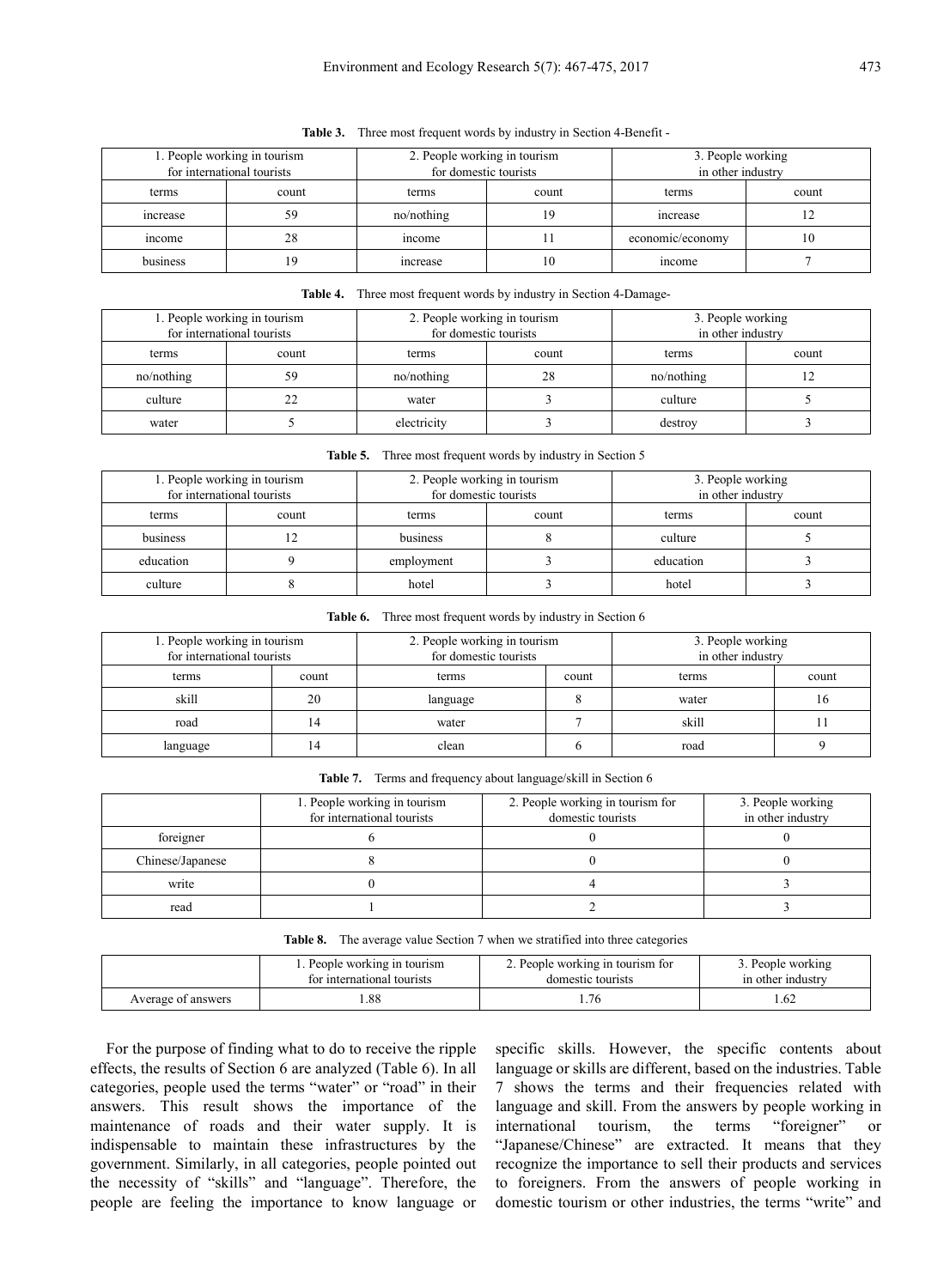"read" are extracted. It means that they think that their literacy education isn't sufficient. Without literacy, they cannot learn about the ripple effects from tourism.

Finally, we asked whether local people favor tourism development after considering the benefits and damage from the tourism industry through this questionnaire. Table 8 represents the results of Section 7, which indicates that Nepalese local people welcome tourism development. As a result, it can be said that the Nepalese government and society can put more emphasis on enriching the tourism industry in the future, as a means to develop their country.

#### **6. Suggestions**

Following these results, we have suggestions for the various sectors. First, for people working in international tourism, it is necessary to build knowledge of how to sell their products for tourists from abroad. If they could speak and write in the language of the people visiting, they can explain about their products. This leads to more sales. Second, there are three proposals for people working in domestic tourism. In order to attract more local visitors, it is necessary to promote the branding of local products and to improve reading and writing skills. To enhance the sites as sightseeing, it is important to know about the characteristics of international tourists. Additionally are the suggestions for people working in other industries. For individuals, improvements in writing and reading skills of basic Nepalese would be of benefit. This can ultimately lead to building knowledge on food sales.

Finally are the suggestions for the government and municipalities to spread the benefits from tourism. They should support social development, especially infrastructure and the water supply. This support has not been realized yet in Nepal. Additionally, the government and municipalities should support and develop the "local product branding". For example, they can create and implement a brand mark system for local producers. Lastly, it is necessary to know which products are in greatest demand for the purpose of developing the agriculture sector, or other sectors, which can benefit individuals at the local level.

# **7. Conclusions**

In this survey, we investigated the consciousness of local residents about ripple effects from tourism development, focusing on differences between industries. Through the results of our field survey, we clarified the differences and the knowledge for receiving ripple effects between the primary ripple effect to people engaged in the tourism industry and the second ripple effect to those engaged in tourism. Meanwhile, irrespective of whether it engages or not, it became clear that the tourism industry was favorably developing. We suggested how to spread the ripple effects from tourism development in Nepal. We gave suggestions

for the various different sectors and how it is important for different sectors to be collaborative towards tourism development in order to benefit from the ripple effects of tourism. One way suggested are measures, such as "local product branding".

In addition, it is possible to conduct similar investigations in developing countries and regions that are similar to Nepal. When applying the survey method which we conducted in this research, it may be possible to clarify the differences and influences by tourism development between industries.

In future, there are two aspects we would like to investigate. One is to investigate the consciousness of people in various industries, especially those receiving the first ripple effects. Second is to focus on the money flow from the ripple effects of tourism.

# **Acknowledgements**

We are very grateful to experts for their appropriate and constructive suggestions to improve this research paper. The authors would like to acknowledge Mr. Ujjwal Upadhyay, National College, Kathmandu, Mr. Shuji Yagyu, Graduate University for Advanced Studies, and Ms. Manita Shresta, Kanagawa Committee for UNICEF, for their useful suggestions and cooperation for our research. In addition, we are very grateful to Ms. Ayako Yamagiwa, Waseda University, Ms. Yu Sugiyama, University of Sacred Heart and the members of Nepal Japan Project team, for their helpful comments for this research. A part of this study was supported by JSPS KAKENHI Grant Numbers 25301002.

### **REFERENCES**

- [1] T. Brijesh. Tourism in Nepal: Shangri-La's troubled times, Journal of Travel and Tourism Marketing, Vol.15, No.2,3, 117-138, 2004.
- [2] K. Bhattarai, D. Conway, N. Shrestha. Tourism Terrorism and Turmoil in Nepal, Annals of Tourism Research, Vol. 32, No. 3, 669-688, 2005.
- [3] Y. Nishihara, N. Fujiwara, M. Goto, B. Bushell. A survey for sustainable development of tourism in Nepal, Interdisciplinary Environment Review, Vol. 15, No. 4, 239-251, 2014.
- [4] M. Hart. Guide to Sustainable Community Indicators, Community Development Institute, Hartford, Connecticut, 2006.
- [5] A. J. Garcia, M. Gomez, A. Molina. A destination-branding model: An empirical analysis based on stakeholders, Tourism Management Marcello. Vol. 33, No. 3, 646-611, 2012.
- [6] D. N. Sutihar. An Analysis of Religious Tourist Growth in Nepal, Economic Literature Vol. 11, 20-25, 2016.
- [7] K. R. Dhakal. An Analysis of the Tourism in Nepal Trend of Tourist Arrivals. The Third Pole: Journal of Geography Education, Vol. 13, 46-53, 2014.